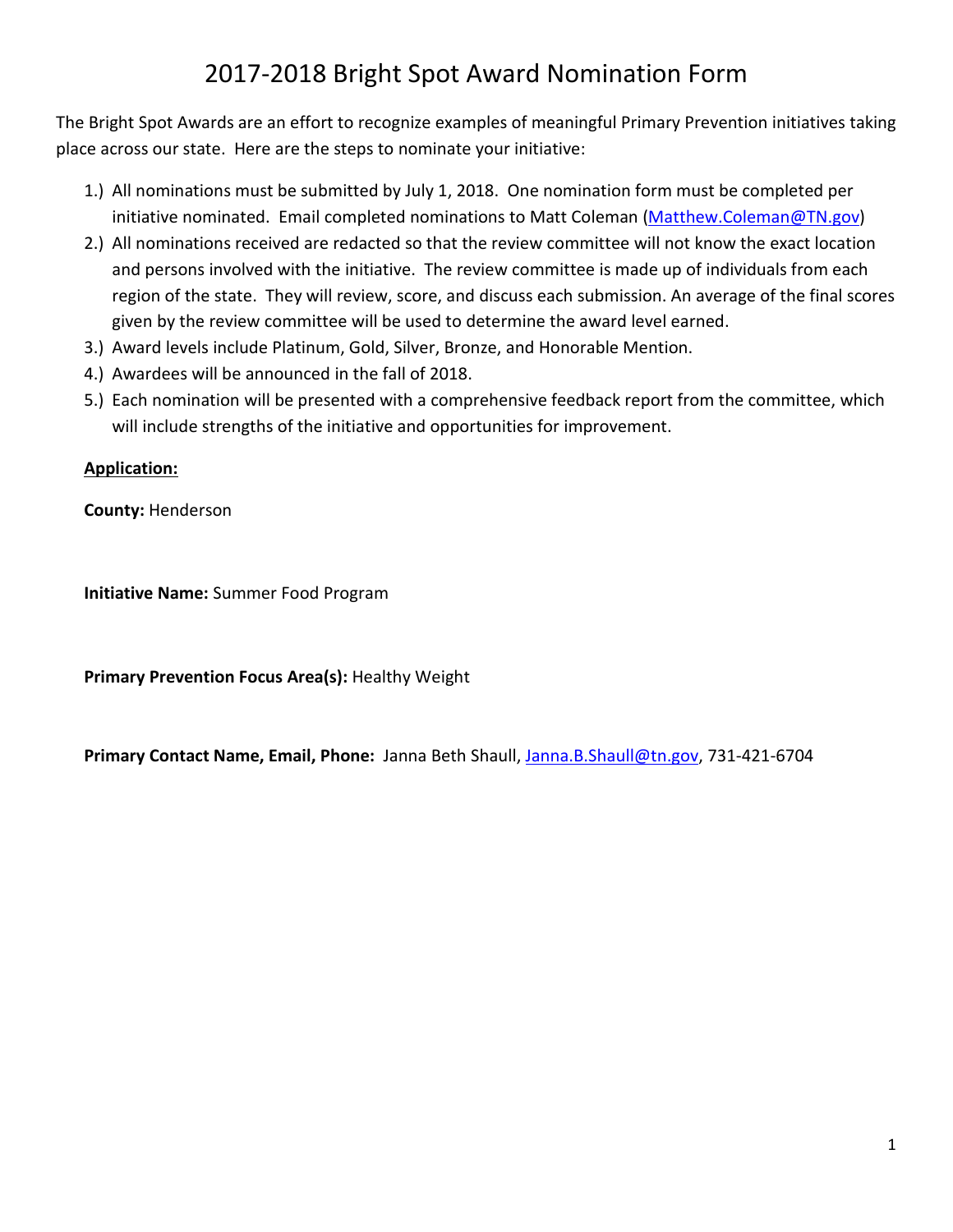#### **Bright Spot Award Questions**

# **Please explain why you think this initiative should be considered for the TDH Bright Spot Awards.**

(150 words max); (10 points available)

Henderson County's child food insecurity rate is 26.4% compared to the state of Tennessee's rate of 21.1%, according to the 2017 Map the Meal Gap data (Source: http://www.feedingamerica.org/research/map-the-mealgap/how-we-got-the-map-data.html). Child food insecurity, especially among low-income families, can be the root cause of several physical and mental health disparities. Children who have adequate food to eat are more engaged in daily activities, perform better within the school environment, and are less likely to participate in disruptive behaviors. The Summer Food Program uses the *Collective Impact Model* to engage multiple community partners to provide an immediate impact for children living in Henderson County.

**Is this initiative contributing to a policy, systems, and/or environmental change[1](#page-0-0) in the community?** (300 words max); (75 points available)

While this project does not overtly contribute to any policy, systems, and/or environmental changes, it does modify the environmental landscape by bringing free, healthy, balanced meals to minor children at their place of residence.

**What are the SMART objective goals and major purpose(s) of this initiative? (SMART objectives are Specific, Measurable, Attainable, Relevant, and Time Bound. Example: By May 2019; all soft drink machines in Lauderdale County Schools will be turned off during the school day, per school board policy.)** (300 words max); (10 points available)

By September 30, 2018, the Henderson County Health Department staff will implement the Southwest Human Resource Agency (SWHRA) Summer Food Program within communities of Henderson County to increase the access to healthy foods among youth ages 0-18 years.

# **What is the annual budget and funding source for this initiative? If no funding is available, how have you implemented or sustained the initiative?** (150 words max); (5 points available)

There is a very low budget for this project. All human resource is supplied through volunteers. Administration of this project is financially supported by grant funding from the United States Department of Agriculture (USDA), and the Southwest Human Resource Agency provides the meals needed. Concerning funding from the Health Department, staff used \$150 of county primary prevention money to purchase a tent and some supplies such as tarps, garbage bags, paper towels, notebooks, etc., needed regarding volunteer trainings and community events. Those community partners that agree to monitor meal distribution are responsible for absorbing their own costs when providing or facilitating any presentation and/or activities that week for the youth.

 $1$  Policy, systems and environmental change is a way of modifying the environment to make healthy choices practical and available to all community members. By changing laws and shaping physical landscapes, a big impact can be made with little time and resources. By changing policies, systems and/or environments, communities can help tackle health issues like obesity, diabetes, cancer and other chronic diseases [\(http://www.cookcountypublichealth.org/files/CPPW/PSE%20Change.pdf\)](http://www.cookcountypublichealth.org/files/CPPW/PSE%20Change.pdf)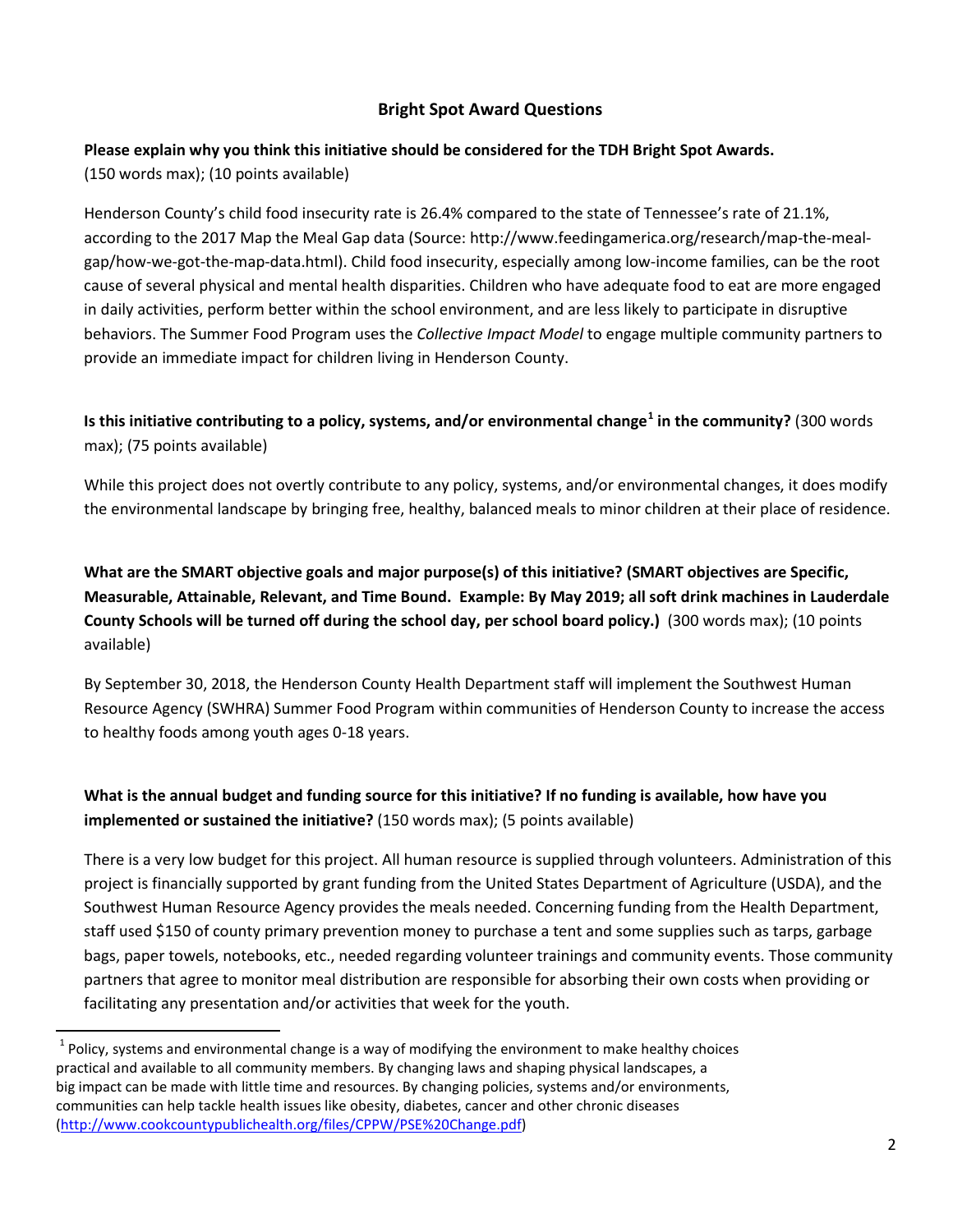#### **Have community partners helped with the initiative? What are the roles of these partners?** (300 words max); (20 points available)

Community partners play a vital role within the organization and monitoring of the distribution and meals at the various neighborhood sites. Each organization signs up to be the weekly lead volunteer agency and distributes lunches to the youth at the designated community sites. On the days an organization has agreed to serve the lunches, it receives the opportunity to share education and/or facilitate recreational activities among the youth. Community partners include: area churches, local law enforcement, local fire departments, county and city schools, local government, chamber of commerce, and other community groups. The participation of community partners assists to expand youth's positive exposure to the important community organizations and professionals within the county, an exposure which the youth might not have experienced prior to receiving lunches in the Summer Food Program.

#### **What is the timeline for the initiative? (When does planning occur? When is/was the initiative implemented? When is the initiative evaluated?)** (250 words max); (5 points available)

Planning for the Summer Food Program began in July 2017 when project lead, Regional Nursing Director Janna B. Shaull, RN, began reaching out to the Southwest Human Resource Agency to learn about the program. The primary prevention team began reaching out to community partners who might be interested in helping with this project in September 2017. In November 2017, Janna reached out to the Lexington Housing Authority, which manages three apartment complexes, to see if using the common areas at these complexes would be ideal locations at where to distribute lunches. Community partners were invited to participate in monthly meetings beginning in February 2018, and training from Southwest Human Resource Agency on meal distribution procedures was required for at least one person in each organization in May 2018. Distribution of the meals will take place Monday through Friday, June 1 through July 31, 2018, with the exception the Fourth of July holiday. Evaluation will occur weekly via a Survey Gizmo for each organization, as well as with an in-person hot wash meeting in August 2018. As a part of the evaluation piece, a total of the number of lunches served will be recorded.

# **In what way is this initiative especially innovative? How is this initiative different from other similar programs? Is there a specific idea tested with this approach? Is this work informed by relevant literature or research studies?**  (400 words max); (20 points available)

This project uses an already available resource which makes it more available to the community. The existence of this initiative is not new to Henderson County, for in previous years a church attempted to organize the summer food program for the housing authority. However, this current initiative has a created an established collaboration of several community partners to use as an available resource in a more efficient and sustainable way. The PPI team has transformed the organization of the administration of the Summer Food Program. Rather than one organization carrying the weight of a summer-long food program, several organizations team up to share the delivery of the meals in order to prevent burn-out and fatigue of the food distribution. Also, the organization presentations and/or facilitation of recreational activities among the youth is a new aspect to this project, and this activity promotes what Sieving et al  $(2017)^2$  call positive "Youth-Adult Connectedness", a social relationship among young people and adults which promotes positive development and a foundation for adolescent health and well-being. One can observe that this initiative goes beyond feeding children healthy meals to ensure their physical well-being; that there is a